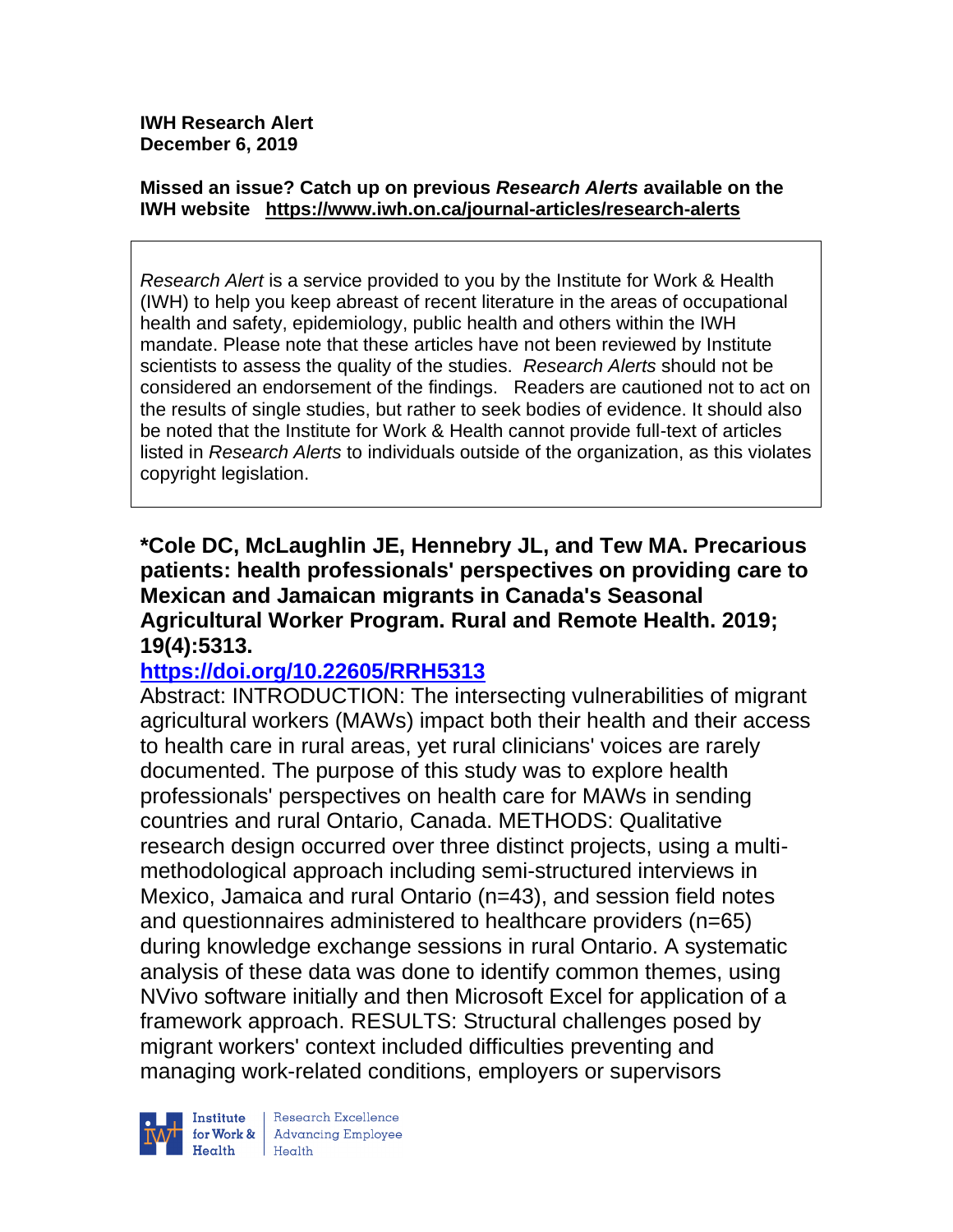compromising confidentiality, and MAWs' fears of loss of employment and return to countries of origin prior to completing treatments. Structural challenges related to health services included lack of adequate translation/interpretation services and information about insurance coverage and MAWs' work and living situations; scheduling conflicts between clinic hours and MAWs' availability; and difficulties in arranging follow-up tests, treatments and examinations. Intercultural challenges included language/communication barriers; cultural barriers /perceptions; and limited professional knowledge of MAWs' migration and work contexts and MAWs' knowledge of the healthcare system. Transnational challenges arose around continuity of care, MAWs leaving Canada during/prior to receiving care, and dealing with health problems acquired in Canada. A range of responses were suggested, some in place and others requiring additional organization, testing and funding. CONCLUSION: Funding to strengthen responses to structural and intercultural challenges, including research assessing improved supports to rural health professionals serving MAWs, are needed in rural Canada and rural Mexico and Jamaica, in order to better address the structural and intersecting vulnerabilities and the care needs of this specific population

**\*Versteeg K, Bigelow P, Dale AM, and Chaurasia A. Utilizing construction safety leading and lagging indicators to measure project safety performance: a case study. Safety Science. 2019; 120:411-421.** 

**<https://doi.org/10.1016/j.ssci.2019.06.035>** 

**Bao S, Howard N, and Lin JH. Are work-related musculoskeletal disorders claims related to risk factors in workplaces of the manufacturing industry? Annals of Work Exposures and Health. 2019; [Epub ahead of print].**

# **<https://doi.org/10.1093/annweh/wxz084>**

Abstract: OBJECTIVES: Varied work-related musculoskeletal disorders (WMSDs) claim rates were found between companies even when they were in the same sectors with similar sizes. This study aimed to (i) identify common risk factors for back, shoulder, hand/wrist, and knee WMSDs among manufacturing jobs, and (ii) characterize the biomechanical exposures in jobs and work

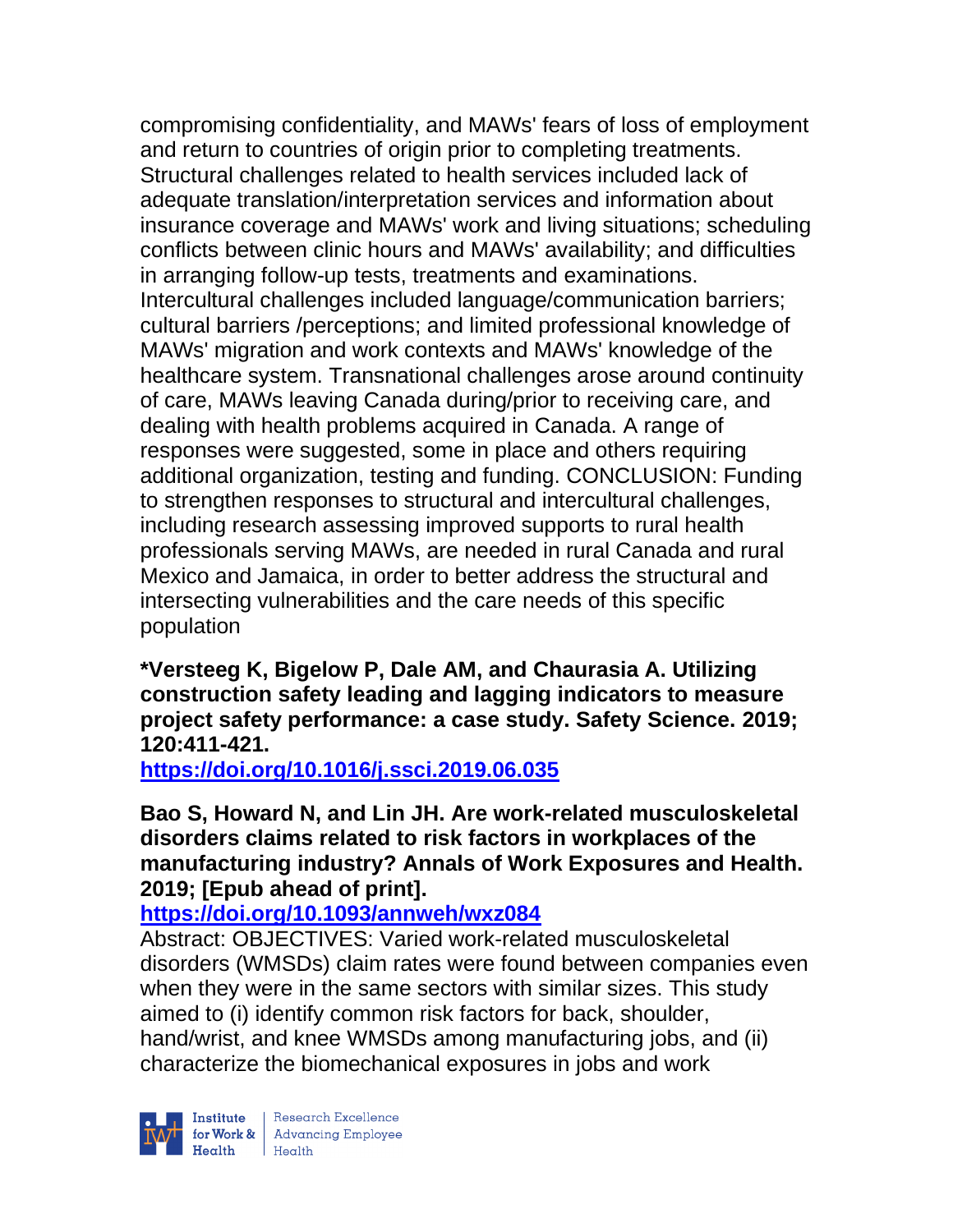organizational practices between high and low WMSD claim rate companies so that more focused, industry-specific intervention strategies may be developed. METHODS: Using historical workers' compensation data, manufacturing companies were divided into two paired groups (low and high in the lower 25%ile and higher 75%ile, respectively). On-site job evaluations were conducted in 16 companies to determine job biomechanical risk levels. Management and workers' representatives in 32 paired companies were interviewed to identify possible differences between management strategies and management/worker relationships. A total of 39 injured workers were also interviewed to gather information of self-reported injury causes and suggested preventive measures. RESULTS: Analyses of 432 job evaluations showed that more jobs had higher risk levels of prolonged standing and heavy lifting in the high back WMSD claim rate companies than the low claim rate ones. No high biomechanical risk factors were found to be associated with jobs in high shoulder claim rate companies. High repetition, pinch force, and Strain Index were associated with high hand/wrist WMSD claim rate companies. High work pace and job stress were common among high knee WMSD claim rate companies. There were no statistically significant differences for the organizational factors between high and low WMSD claim rate companies. Heavy lifting, fast work pace, high hand/wrist repetition, high hand force, and awkward shoulder postures were identified as major contributing factors by the injured workers. CONCLUSIONS: High WMSD claim rate companies appeared to have more high biomechanical exposure jobs than low WMSD claim rate companies. Available job evaluation methods for the low back and hand/wrists are satisfactory in quantifying job risk levels in the manufacturing industry. Research into more sensitive job evaluation methods for the shoulder and knee are needed

#### **Black ME, Matthews LR, and Millington MJ. Issues facing employability assessment in total and permanent disability insurance claims: a rehabilitation perspective. Work. 2019; 64(3):569-577.**

### **<https://doi.org/10.3233/WOR-193018>**

Abstract: BACKGROUND: Expert employment information helps life insurers to decide total and permanent disability claims. The employability assessment model was developed a decade ago by



| Research Excellence Institute Research Excellence<br> **Fractional Employee Health** Health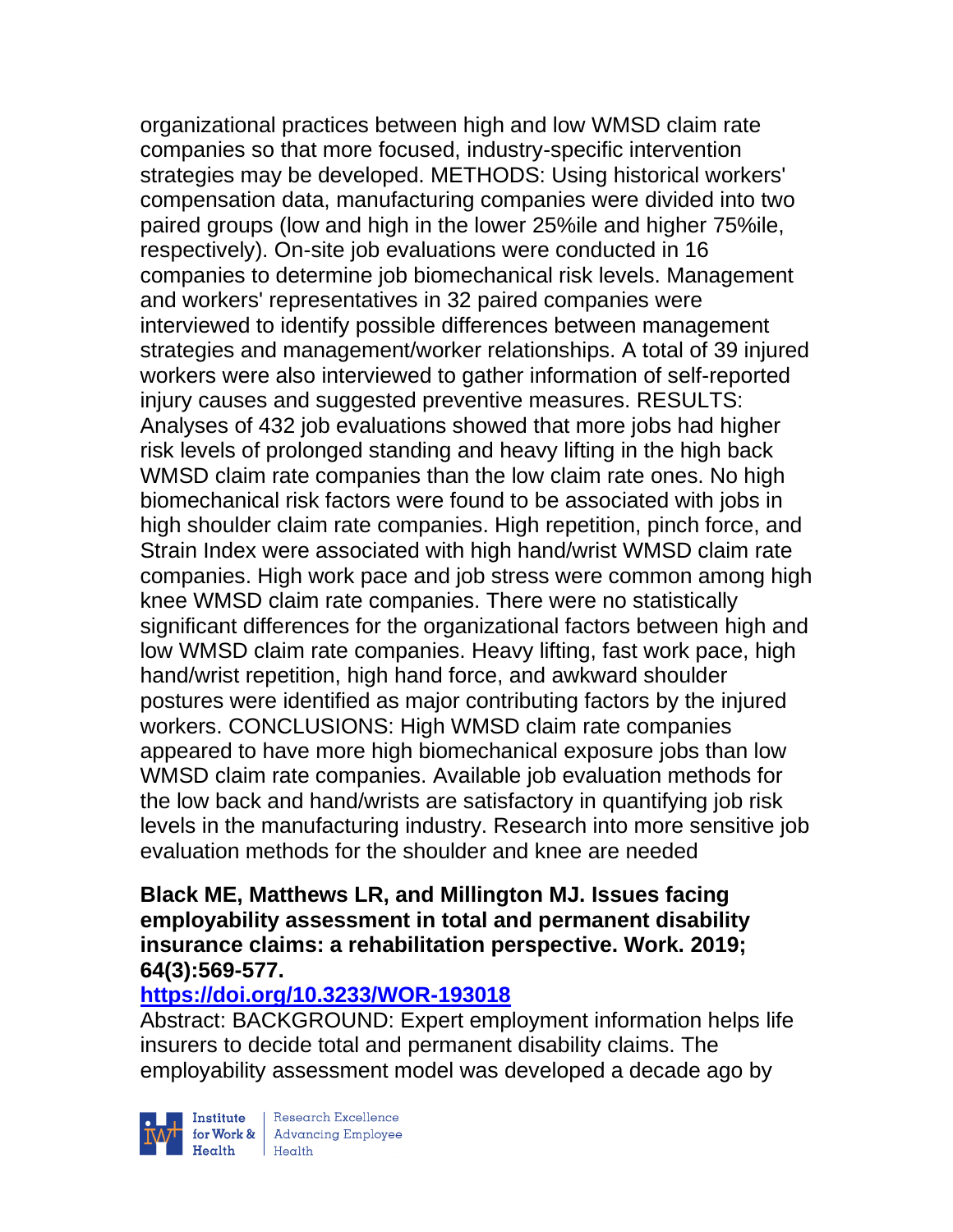rehabilitation counselors and has not been critically examined. OBJECTIVE: This exploratory descriptive study aims to elicit key issues of employability assessment within Australian life insurance. METHODS: Ten rehabilitation advisors with knowledge of employability assessment in the total and permanent disability sector participated in a single focus group. They each nominated issues of concern about employability assessment. These issues were collated then discussed within the group. Qualitative thematic analysis was used to identify key issues. RESULTS: The predominant theme was the forensic nature of employment evidence. There were three categories of key issues. First, assessment providers- their training, qualifications, experience, and role. Second, methodologyapproaches that provide most realistic information about a claimant's likelihood of work. Third, policy definitions that illustrate reliance on legal interpretation of employability. CONCLUSIONS: To withstand legal scrutiny, the credentials of providers, assessment methodology, and quality of forensic reports are key issues which need to be addressed. This foundational study will contribute to broader research on this topic, with implications particularly for rehabilitation, life insurance, and claimants

#### **Borgmann LS, Kroll LE, Muters S, Rattay P, and Lampert T. Work-family conflict, self-reported general health and workfamily reconciliation policies in Europe: results from the European Working Conditions Survey 2015. SSM - Population Health. 2019; 9:100465.**

**<https://doi.org/10.1016/j.ssmph.2019.100465> [open access]** Abstract: The increasing labor market participation of women in Europe leads to many women and men having to reconcile paid work with family work and thus reporting work-family conflict (WFC). WFC is related to different dimensions of health. In the present article, we analyzed the role different reconciliation policies among European countries may play regarding WFC and its association with selfreported health. The analyses are based on data from Eurofound's European Working Conditions Survey 2015. The working populations from 23 European countries aged between 18 and 59 with at least one child up to 18 years of age are included (n=10,273). Weighted logistic regression was applied to estimate the association between WFC and self-reported general health (SRH). Using multilevel

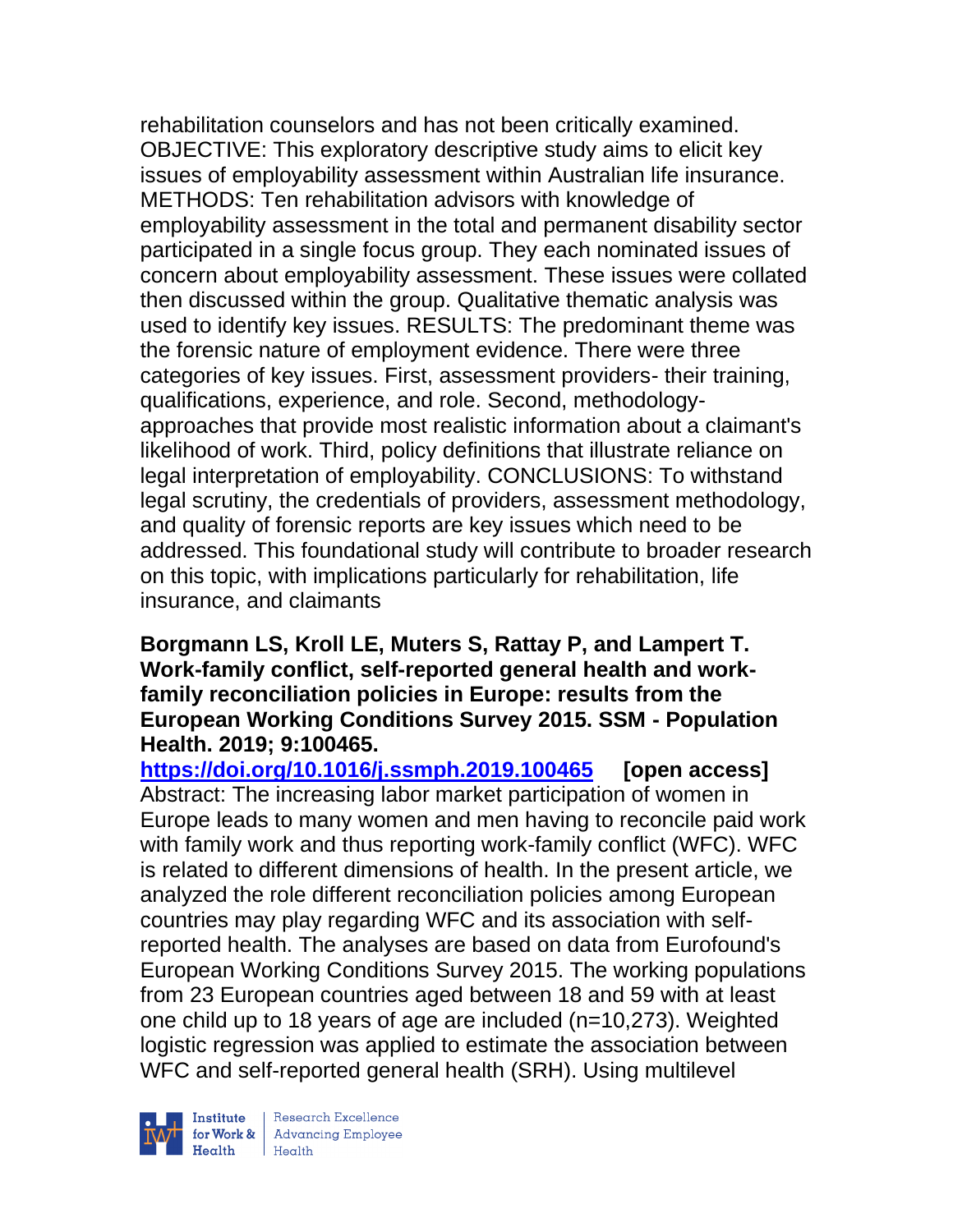models, country-level variations in the association of individual-level WFC and health were calculated. In a second step, the effect of country-level reconciliation policies on WFC was examined (adjusted for age, sociodemographic and occupational characteristics). The odds ratio for moderate to very poor SRH is 2.5 (95% CI: 1.92-3.34) for mothers with high WFC compared to mothers with low WFC. For fathers with high WFC, the adjusted odds ratio is also 2.5 (95% CI: 1.80-3.37). Between countries, the association between WFC and health is similar. Country-level parental leave policies, the use of formal childcare and mothers' labor market participation are associated with reduced WFC in Europe. In conclusion, the results reveal a strong association between WFC and SRH in Europe. The multilevel analyses show that certain reconciliation policies have an impact on the prevalence of WFC, with different results for mothers and fathers. Mothers in particular can be supported by sufficient maternal leave and formal care for children. These are tangible policy approaches for reducing WFC and may thus improve health in Europe

**Candan SA, Sahin UK, and Akoglu S. The investigation of workrelated musculoskeletal disorders among female workers in a hazelnut factory: prevalence, working posture, work-related and psychosocial factors. International Journal of Industrial Ergonomics. 2019; 74:102838. <https://doi.org/10.1016/j.ergon.2019.102838>** 

**Collie A, Beck D, Gray SE, and Lane TJ. Impact of legislative reform on benefit access and disability duration in workers' compensation: an interrupted time series study. Occupational and Environmental Medicine. 2019; [Epub ahead of print]. <https://doi.org/10.1136/oemed-2019-106063>** 

Abstract: OBJECTIVES: To determine the impact of legislative changes to the New South Wales (NSW) workers' compensation scheme on injured workers access to benefits, insurer claim processing and work disability duration. METHODS: Populationbased interrupted time series study of workers' compensation claims made in NSW 2 years before and after legislative amendment in June 2012. Outcomes included incidence of accepted claims per 100 000 workers, the median and 75th percentile insurer decision time in

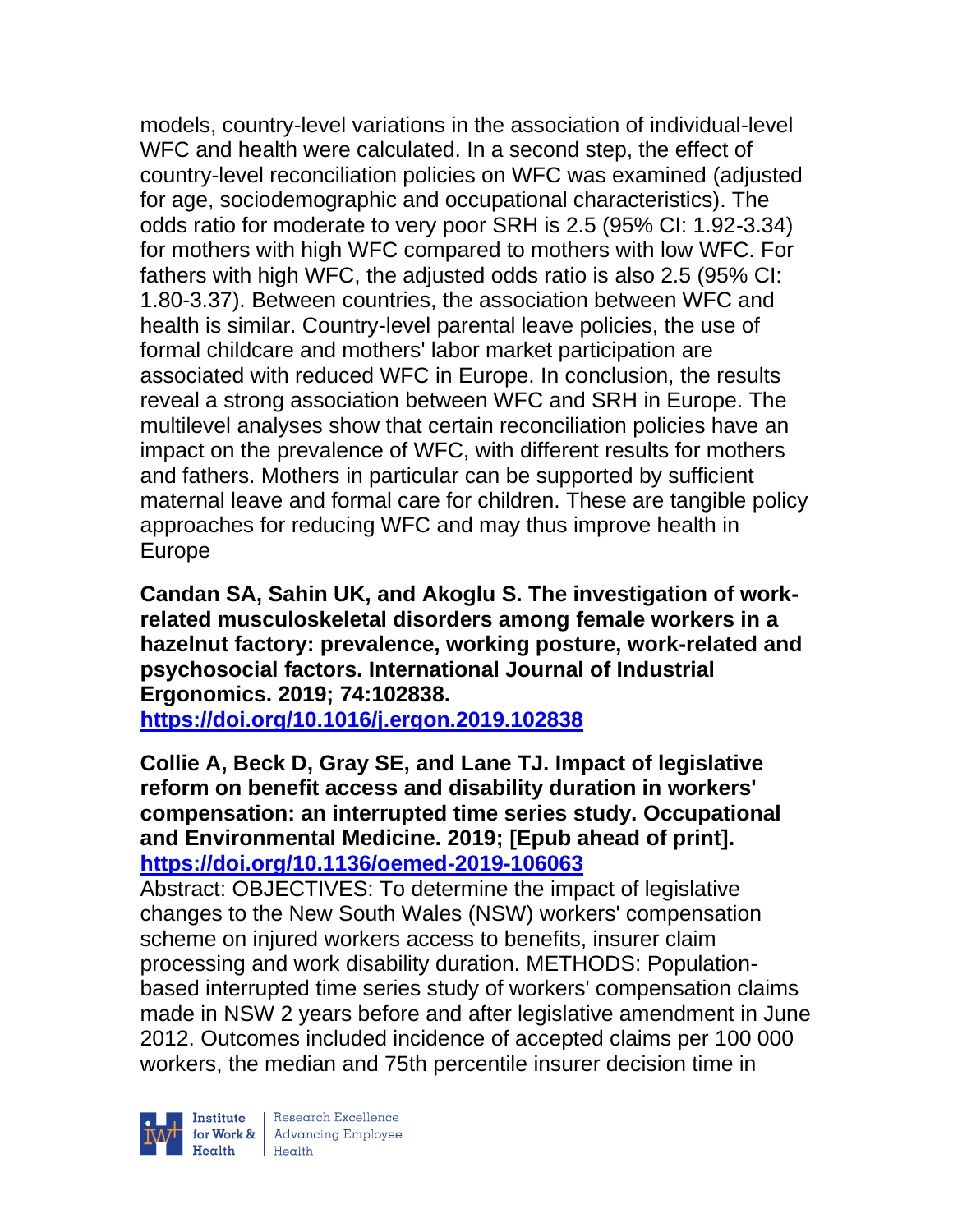days, and the median and 75th percentile of work disability duration in weeks. Effects were assessed relative to a comparator of seven other Australian workers' compensation jurisdictions. RESULTS: n=1 069 231 accepted workers' compensation claims were analysed. Claiming in NSW fell 15.3% following legislative reform, equivalent to 46.6 fewer claims per 100 000 covered workers per month. This effect was greater in time loss claims (17.3%) than medical-only claims (10.3%). Across models, there were consistent trend increases in insurer decision time. Median work disability duration increased following the legislative reform. CONCLUSIONS: The observed reduction in access to benefits was consistent with the policy objective of improving the financial sustainability of the compensation scheme. However, this was accompanied by changes in other markers of performance that were unintended, and are suggestive of adverse health consequences of the reform. This study demonstrates the need for care in reform of workers' compensation scheme policy

### **Domingues L, Pimentel-Santos FM, Cruz EB, Sousa AC, Santos A, Cordovil A, et al. Is a combined programme of manual therapy and exercise more effective than usual care in patients with nonspecific chronic neck pain? A randomized controlled trial. Clinical Rehabilitation. 2019; 33(12):1908-1918.**

#### **<https://doi.org/10.1177/0269215519876675>**

Abstract: OBJECTIVE: The aim of this study was to compare the effectiveness of a combined intervention of manual therapy and exercise (MET) versus usual care (UC), on disability, pain intensity and global perceived recovery, in patients with non-specific chronic neck pain (CNP). DESIGN: Randomized controlled trial. SETTING: Outpatient care units. SUBJECTS: Sixty-four non-specific CNP patients were randomly allocated to MET ( $n = 32$ ) or UC ( $n = 32$ ) groups. INTERVENTIONS: Participants in the MET group received 12 sessions of mobilization and exercise, whereas the UC group received 15 sessions of usual care in physiotherapy. MAIN MEASURES: The primary outcome was disability (Neck Disability Index). The secondary outcomes were pain intensity (Numeric Pain Rating Scale) and global perceived recovery (Patient Global Impression Change). Patients were assessed at baseline, three weeks, six weeks (end of treatment) and at a three-month follow-up.

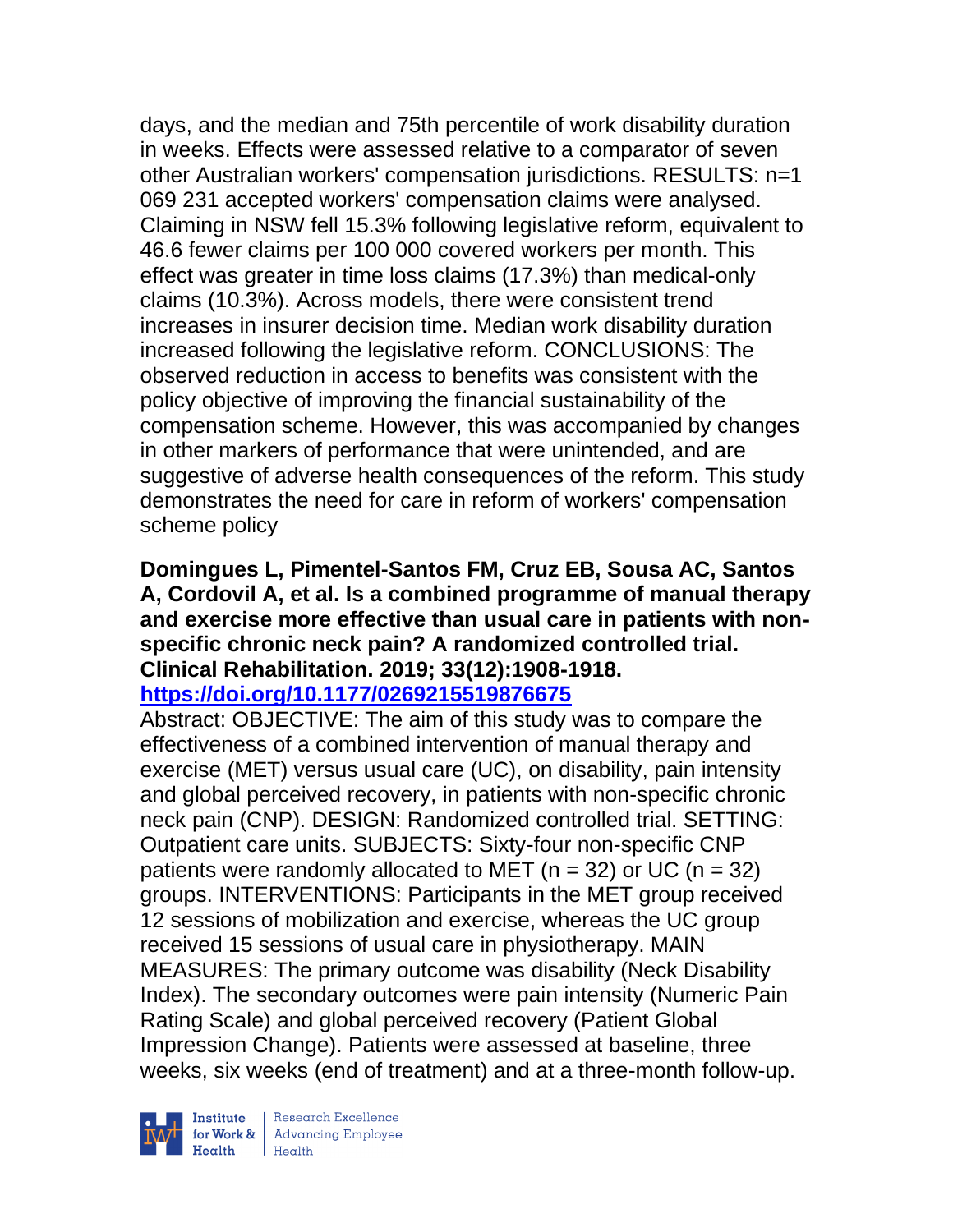RESULTS: Fifty-eight participants completed the study. No significant between-group difference was observed on disability and pain intensity at baseline. A significant between-group difference was observed on disability at three-week, six-week and three-month follow-up (median (P25-P75): 6 (3.25-9.81) vs. 15.5 (11.28-20.75); P < 0.001), favouring the MET group. Regarding pain intensity, a significant between-group difference was observed at six-week and three-month follow-up (median (P25-P75): 2 (1-2.51) vs. 5 (3.33-6); P < 0.001), with superiority of effect in MET group. Concerning the global perceived recovery, a significant between-group difference was observed only at the three-month follow-up  $(P = 0.001)$ , favouring the MET group. CONCLUSION: This study's findings suggest that a combination of manual therapy and exercise is more effective than usual care on disability, pain intensity and global perceived recovery

### **Fukui S, Wu W, and Salyers MP. Mediational paths from supervisor support to turnover intention and actual turnover among community mental health providers. Psychiatric Rehabilitation Journal. 2019; 42(4):350-357. <https://doi.org/10.1037/prj0000362>**

Abstract: OBJECTIVE: Turnover is a critical problem for community mental health providers, and supervisors may play an important role in mitigating turnover. The current study examined the potential impact of supervisory support on turnover intention and actual turnover among community mental health providers. METHOD: We conducted path analyses with data collected longitudinally from 186 direct clinical care providers at two community mental health centers. RESULTS: Increased supervisory support was associated with lower turnover intention 6 months later, as well as reduced actual turnover 12 months later. Type of supervisory support mattered: supervisors' emotional support was most strongly associated with reduced turnover intention and turnover. However, client goal alignment support (supporting providers to help consumers achieve their goals) was directly associated with increased turnover. CONCLUSIONS AND IMPLICATIONS FOR PRACTICE: The current study suggests an important role for direct supervisors to attend to care providers' emotional support needs, which may reduce turnover intention and actual turnover. Differential supervisory support functions might



| Research Excellence Finantium Research Excellence<br>
For Work & Advancing Employee<br>
Health Health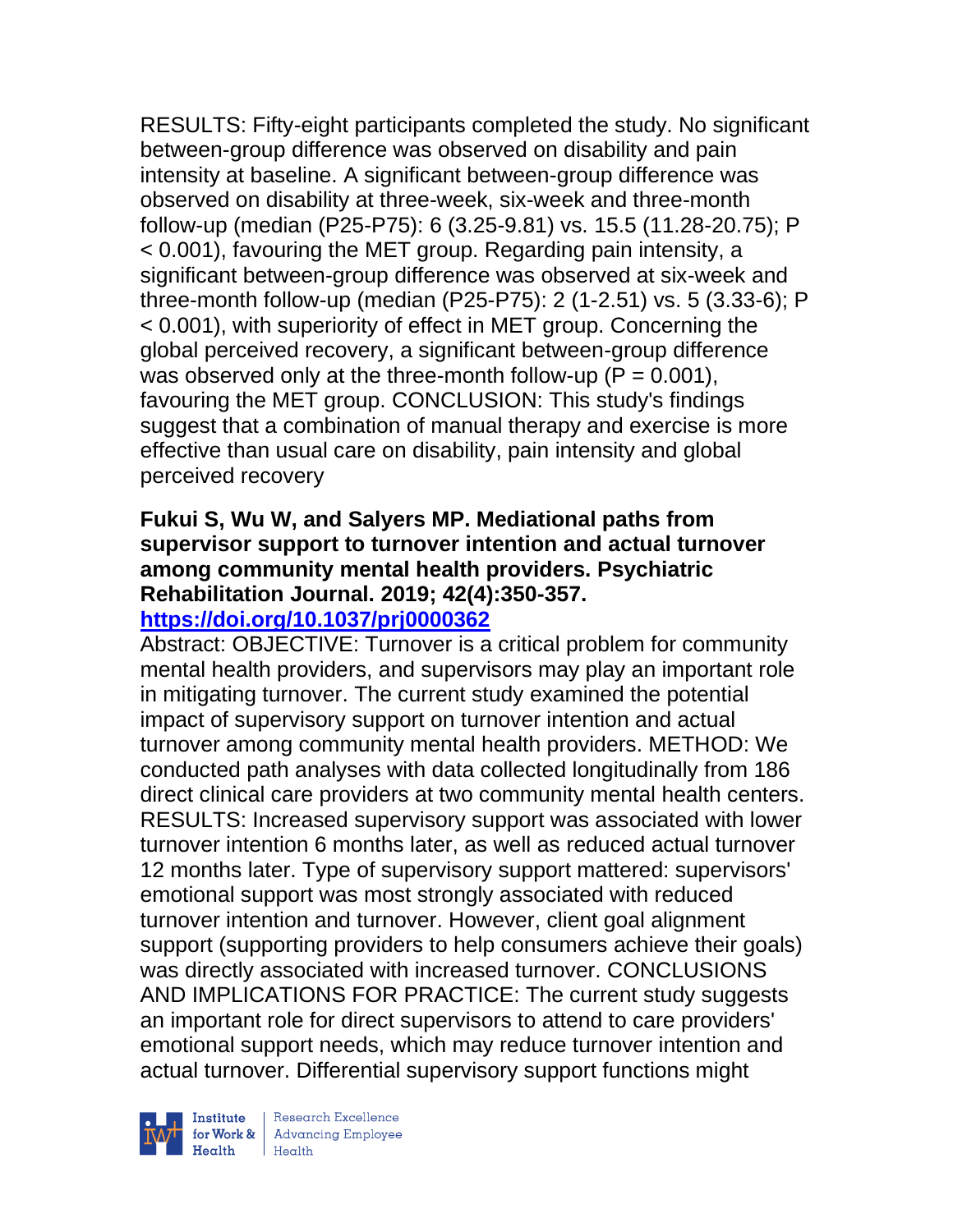impact turnover in unique ways; thus, examining more detailed change mechanisms would facilitate our understanding of factors that may prevent future turnover. (PsycINFO Database Record (c) 2019 APA, all rights reserved)

**Ipsen C, Goe R, and Bliss S. Vocational Rehabilitation (VR) funding of job development and placement services: implications for rural reach. Journal of Vocational Rehabilitation. 2019; 51(3):313-324.** 

**<https://doi.org/10.3233/JVR-191048>** 

**Khan I, Bydon M, Archer KR, Sivaganesan A, Asher AM, Alvi MA, et al. Impact of occupational characteristics on return to work for employed patients after elective lumbar spine surgery. Spine Journal. 2019; 19(12):1969-1976.** 

**<https://doi.org/10.1016/j.spinee.2019.08.007>** 

Abstract: BACKGROUND CONTEXT: Low back pain has an immense impact on the US economy. A significant number of patients undergo surgical management in order to regain meaningful functionality in daily life and in the workplace. Return to work (RTW) is a key metric in surgical outcomes, as it has profound implications for both individual patients and the economy at large. PURPOSE: In this study, we investigated the factors associated with RTW in patients who achieved otherwise favorable outcomes after lumbar spine surgery. STUDY DESIGN/SETTING: This study retrospectively analyzes prospectively collected data from the lumbar module of national spine registry, the Quality Outcomes Database (QOD). PATIENT SAMPLE: The lumbar module of QOD includes patients undergoing lumbar surgery for primary stenosis, disc herniation, spondylolisthesis (Grade I) and symptomatic mechanical disc collapse or revision surgery for recurrent same-level disc herniation, pseudarthrosis, and adjacent segment disease. Exclusion criteria included age under 18 years and diagnoses of infection, tumor, or trauma as the cause of lumbar-related pain. OUTCOME MEASURES: The outcome of interest for this study was the return to work 12-month after surgery. METHODS: The lumbar module of QOD was queried for patients who were employed at the time of surgery. Good outcomes were defined as patients who had no adverse events (readmissions/complications), had achieved 30%

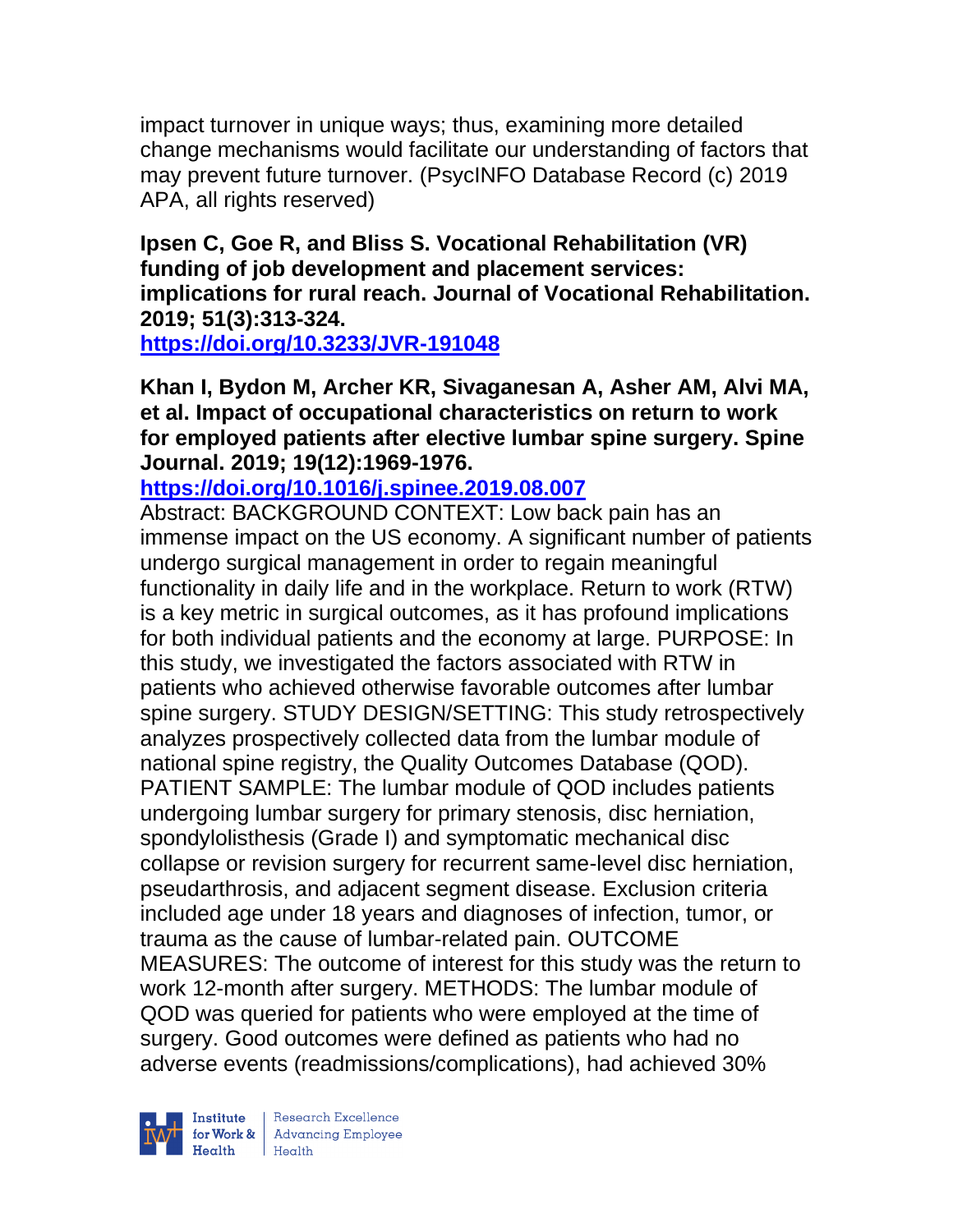improvement in Oswestry disability index (ODI) and were satisfied (NASS satisfaction) at 3-month post-surgery. Distinct multivariable logistic regression models were fitted with 12-month RTW as outcome for a. overall population and b. the patients with good outcomes. The variables included in the models were age, gender, race, insurance type, education level, occupation type, currently working/on-leave status, workers' compensation, ambulatory status, smoking status, anxiety, depression, symptom duration, number of spinal levels, diabetes, motor deficit, and preoperative back-pain, legpain and ODI score. RESULTS: Of the total 12,435 patients, 10,604 (85.3%) had successful RTW at 1-year postsurgery. Among patients who achieved good surgical outcomes, 605 (7%) failed to RTW. For both the overall and subgroup analysis, older patients had lower odds of RTW. Females had lower odds of RTW compared with males and patients with higher back pain and baseline ODI had lower odds of RTW. Patients with longer duration of symptoms, more physically demanding occupations, worker's compensation claim and those who had short-term disability leave at the time of surgery had lower odds of RTW independent of their good surgical outcomes.

CONCLUSIONS: This study identifies certain risk factors for failure to RTW independent of surgical outcomes. Most of these risk factors are occupational; hence, involving the patient's employer in treatment process and setting realistic expectations may help improve the patients' work-related functionality

#### **Lari S, Thompson AMS, Spilchuk V, Afanasyeva M, and Holness DL. Patient-centred care in an occupational medicine clinic. Occupational Medicine. 2019; 69(6):441-444. <https://doi.org/10.1093/occmed/kqz092>**

Abstract: BACKGROUND: Patient-centred care (PCC) has been associated with improved patient satisfaction outcomes in a variety of clinical settings. There is a paucity of research addressing the concept of PCC in an occupational medicine context. AIMS: To assess patient perception and compare physician and patient perceptions of patient centredness of the care at a specialty occupational medicine clinic. METHODS: An observational study design using the Patient Perception of Patient Centeredness Questionnaire (PPPC) at an ambulatory tertiary care occupational health clinic. Results were analysed using a standardized coding



| Research Excellence Institute Research Excellence<br> **Fractional Employee**<br>
Realth Health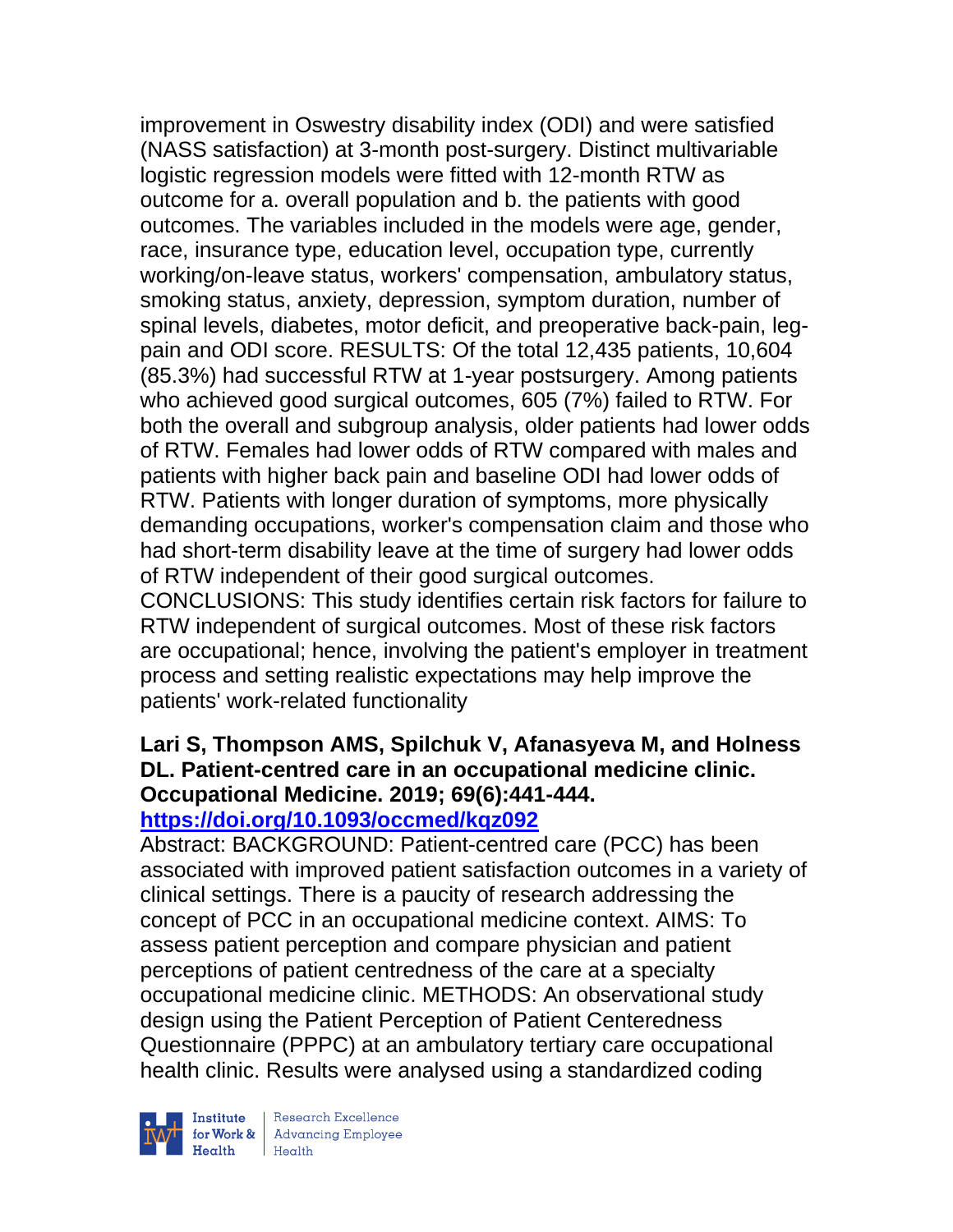system. Summary scores were compared to results reported in a primary care setting. Patient and physician scores were compared to detect physician-patient differences in perceived patient centredness of care. RESULTS: Of 47 eligible patients 37 consented to participate and seven were excluded due to incomplete data. Summary scores of patient perceptions of patient centredness were similar but somewhat better than scores reported in a primary care setting. Perceived patient centredness of care was high and there was minimal discordance between patient and physician scores. CONCLUSIONS: This study demonstrated that PCC can be measured in an occupational health setting. In an ambulatory tertiary care occupational health clinic there was a high degree of patient centredness of care which may be explained by a variety of factors. Future research should consider whether similar findings exist in other occupational medicine practice settings

### **Li W, Sun F, Li Y, and Durkin DW. Work stress and depressive symptoms in Chinese migrant workers: the moderating role of community factors. Journal of Immigrant & Minority Health. 2019; 21(6):1248-1256.**

### **<https://doi.org/10.1007/s10903-018-0843-1>**

Abstract: This study aimed to examine depressive symptoms in ruralurban migrant workers in mainland China, with a focus on the moderating roles of community factors (i.e., community support network, community cohesion and community composition) in the relation between work stress and depressive symptoms. This study used secondary data from a national representative study conducted by the Social Survey Center at SUN-YETSEN University of China in 2014. The final sample contained 1434 participants from 29 provinces of China (Mean age =  $36.47$ , SD =  $11.91$ ). Being female, lower selfrated health, lower levels of self-rated class, lower levels of community cohesion and higher work stress were related to higher depressive symptoms. Community cohesion was found to lessen the migrant workers depressive symptoms but was not identified as a moderator for work stress and depressive symptoms. Community supportive networks moderated the relation between work stress and depressive symptoms. Rural-urban migrant workers in China experienced high work stress and high depressive symptoms. Public health policies or programs should help expand and strengthen

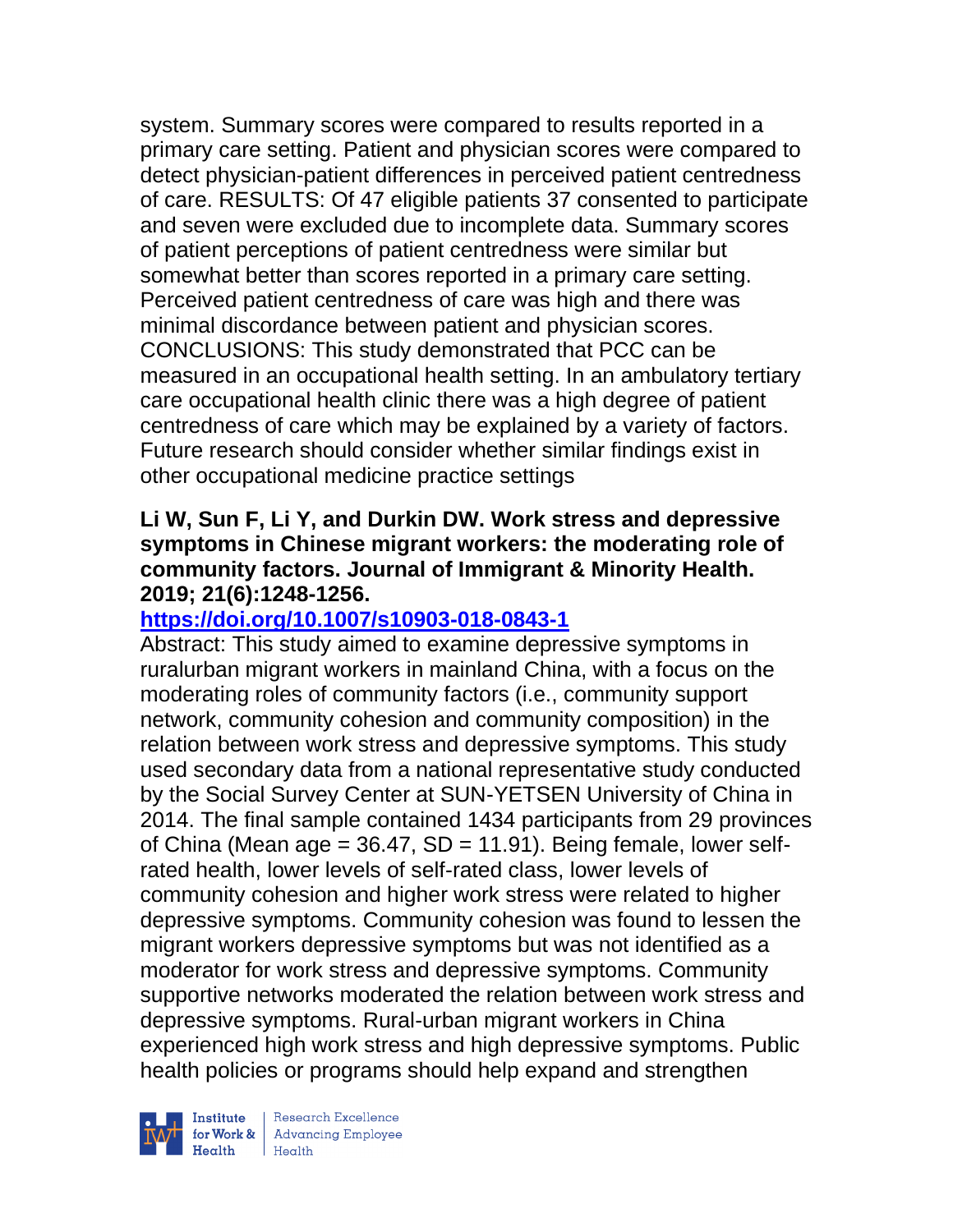migrant workers' supportive network size, and facilitate the creation of community cohesion to lessen depressive symptoms

**Oswald D, Ahiaga-Dagbui DD, Sherratt F, and Smith SD. An industry structured for unsafety? An exploration of the costsafety conundrum in construction project delivery. Safety Science. 2020; 122:104535.**

**<https://doi.org/10.1016/j.ssci.2019.104535>** 

**Rabal-Pelay J, Cimarras-Otal C, Alcazar-Crevillen A, Planas-Barraguer JL, and Bataller-Cervero AV. Spinal shrinkage, sagittal alignment and back discomfort changes in manufacturing company workers during a working day. Ergonomics. 2019; 62(12):1534-1541.** 

**<https://doi.org/10.1080/00140139.2019.1672896>** 

Abstract: Prolonged standing and lifting heavy loads are risk factors for the appearance of low back pain in work. The aim of this study was to observe changes in the height, spinal sagittal alignment, and the lumbar and dorsal discomfort perception in assembly line workers. Cross-sectional study, 40 assembly line workers (6 females). Height, sitting height, grades of thoracic kyphosis and lumbar lordosis and perceived spine discomfort, before and after the working day, were determined. Thoracic and lumbar sagittal alignment was compared between discomfort developers and no developers. There was a significant decrease in the height and sitting height of the workers at the end of the day. Thoracic and lumbar curvature increased significantly, as did the perceived lumbar discomfort. Workers on the assembly line, in a prolonged standing work, suffer an increase in lumbar discomfort, and changes in height and thoracic and lumbar curvatures. Practitioner summary: Spinal shrinkage, sagittal alignment and back discomfort (upper and lower back), were analysed in assembly line workers in prolonged standing during a workday. Assembly line workers suffer a decrease in height, an increase in their thoracic and lumbar curvature, and in lumbar discomfort throughout their workday

**Runjic E, Rombey T, Pieper D, and Puljak L. Half of systematic reviews about pain registered in PROSPERO were not published and the majority had inaccurate status. Journal of Clinical** 

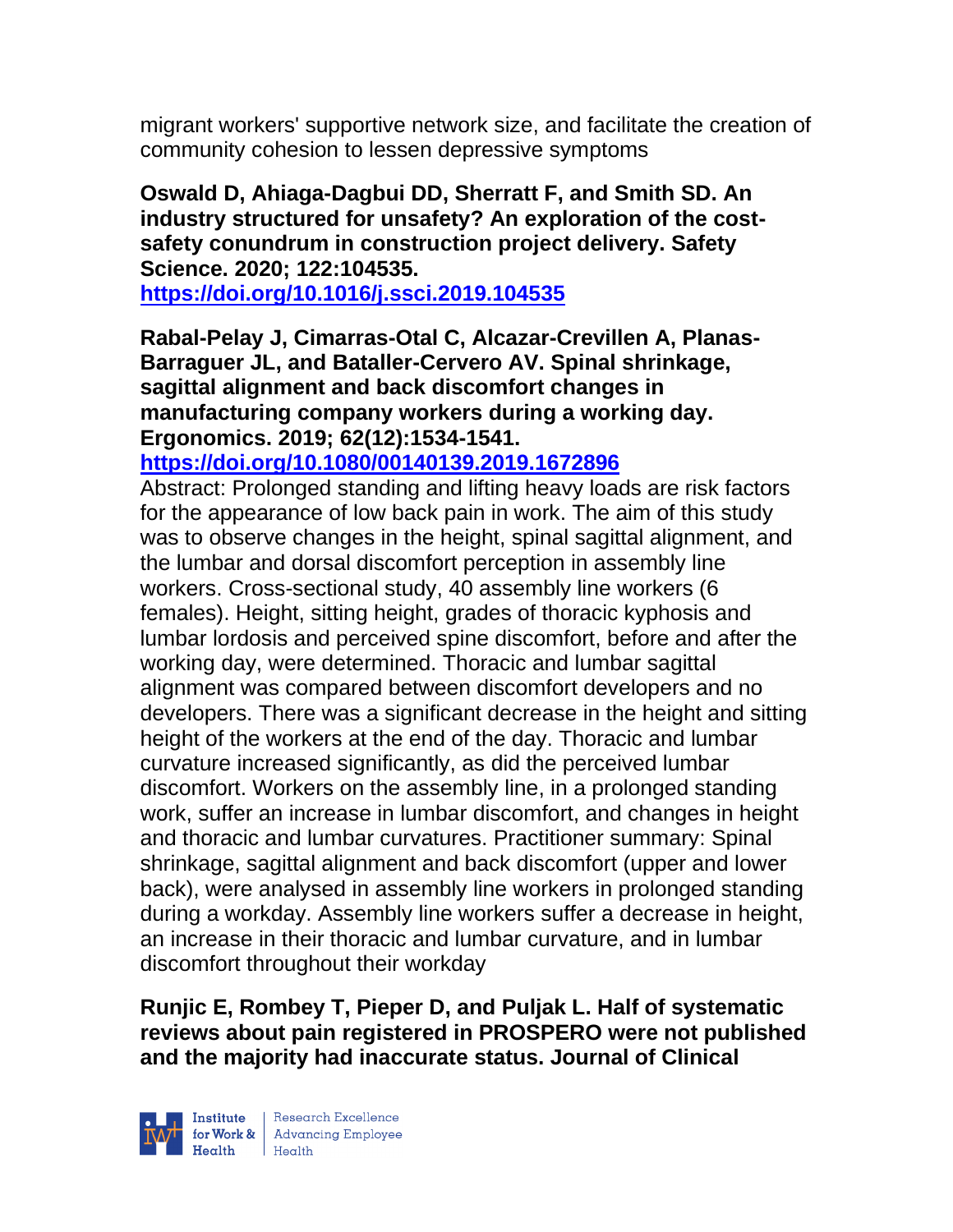# **Epidemiology. 2019; 116:114-121.**

# **<https://doi.org/10.1016/j.jclinepi.2019.08.010>**

Abstract: OBJECTIVES: The aim of this study was to analyze the publication path of non-Cochrane systematic reviews (SR) in the field of anesthesiology and pain registered in the PROSPERO database. STUDY DESIGN AND SETTING: We analyzed characteristics of SRs registered in PROSPERO from its inception to May 2017 and their publication status in August 2018. We surveyed corresponding authors of unpublished SRs about accuracy of PROSPERO status and reasons for nonpublication. RESULTS: After screening 1,408 records from PROSPERO database, we found that the majority had "ongoing" (76.3%) and "completed not published" (9.2%) status. Survey of authors showed that most of the records had not been updated (82.4%, 526/638); SR had already been published in 75.2% (396/526), and work on SR had been discontinued in 7.8% (41/526) of cases. In total, based on PROSPERO status, survey of authors, and database searches, 53.6% (742/1,384) of SRs had been published within a period of 1.3 years or more following their registration. Main reasons for discontinuing work on SR were publication of an SR with similar or same topic by another author team and rejection of SR manuscript. CONCLUSION: Only 16.3% of PROSPERO records had accurate status, and 46.4% of SRs were still unpublished. Further steps to ensure accuracy of PROSPERO status are needed, along with developing strategies for improvement of SR production process

### **Torquati L, Mielke GI, Brown WJ, Burton NW, and Kolbe-Alexander TL. Shift work and poor mental health: a metaanalysis of longitudinal studies. American Journal of Public Health. 2019; 109(11):e13-e20.**

# **<https://doi.org/10.2105/AJPH.2019.305278>**

Abstract: Background. Shift work is characterized by employees working outside the standard hours of 7:00 am to 6:00 pm. Because shift work includes night work, the normal sleep-wake cycle (circadian rhythm) is disrupted, with potential consequences for shift workers' physical and mental health.Objectives. To assess the pooled effects of shift work on mental health and to evaluate whether these differ in men and women.Search Methods. We searched PubMed, Scopus, and Web of Science databases for peer-reviewed or government

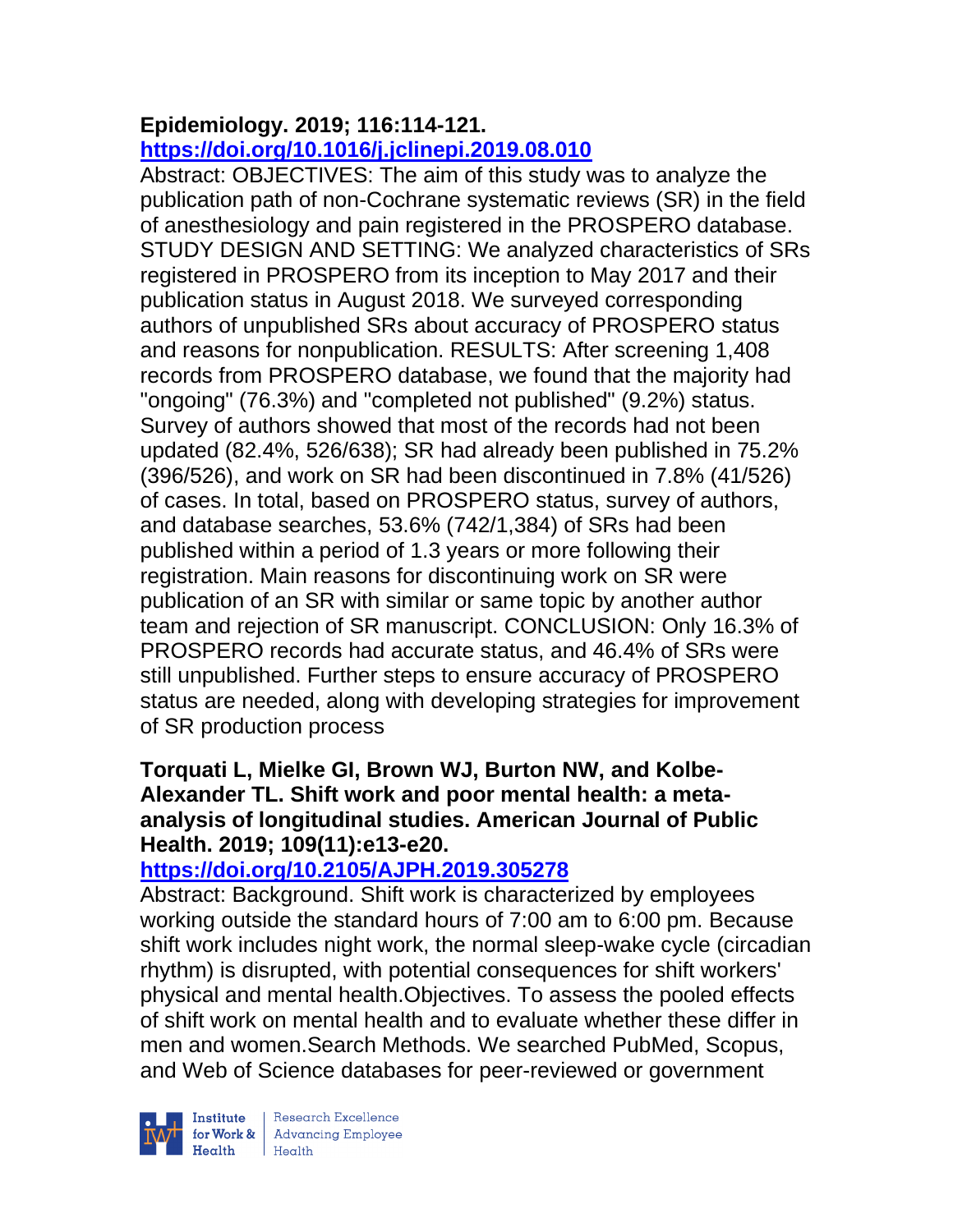reports published up to August 2018Selection Criteria. To be included, studies had to be longitudinal or case-control studies of shift work exposure associated with adverse mental health outcomes. For subanalyses, we grouped these outcomes as anxiety symptoms, depressive symptoms, or general poor mental health symptoms.Data Collection and Analysis. We followed the Meta-Analysis of Observational Studies in Epidemiology Group guidelines. We extracted adjusted risk estimates for each study to calculate pooled effect sizes (ESs) using random effect models and metaregression analysis to explore sources of heterogeneity.Main Results. We included 7 longitudinal studies, with 28 431 unique participants. Shift work was associated with increased overall risk of adverse mental health outcomes combined (ES =  $1.28$ ; 95% confidence interval [CI] = 1.02, 1.62;  $I(2) = 70.6\%$ ) and specifically for depressive symptoms  $(ES = 1.33; 95\% CI = 1.02, 1.74; I(2) = 31.5\%).$  Gender differences explained more than 90% of heterogeneity, with female shift workers more likely to experience depressive symptoms than female non-shift workers (odds ratio = 1.73; 95% CI = 1.39, 2.14).Authors' Conclusions. To our knowledge, this is the first meta-analysis to investigate the pooled effects of shift work on the risk of poor mental health, including subanalyses by type of poor mental health and gender. Shift workers, particularly women, are at increased risk for poor mental health, particularly depressive symptoms.Public Health Implications. Depression accounts for 4.3% of the global burden of disease and incidence, with mental disorders worldwide predicted to cost US \$16.3 million by 2030. With 1 in 5 people in the United States and Europe doing shift work, and the increased risk of poor mental health among shift workers, shift work industries are a priority context for reducing this burden. Workplace health promotion programs and policies are needed to minimize shift workers' risk of poor mental health

#### **Voss MR, Homa JK, Singh M, Seidl JA, and Griffitt WE. Outcomes of an interdisciplinary work rehabilitation program. Work. 2019; 64(3):507-514.**

#### **<https://doi.org/10.3233/WOR-193012>**

Abstract: BACKGROUND: Work rehabilitation programs were developed to help workers with an injury return to work (RTW). While studies have examined intervention characteristics, prognostic



| Research Excellence Finantium Research Excellence<br>
Finantium Research Employee<br>
Realth Health